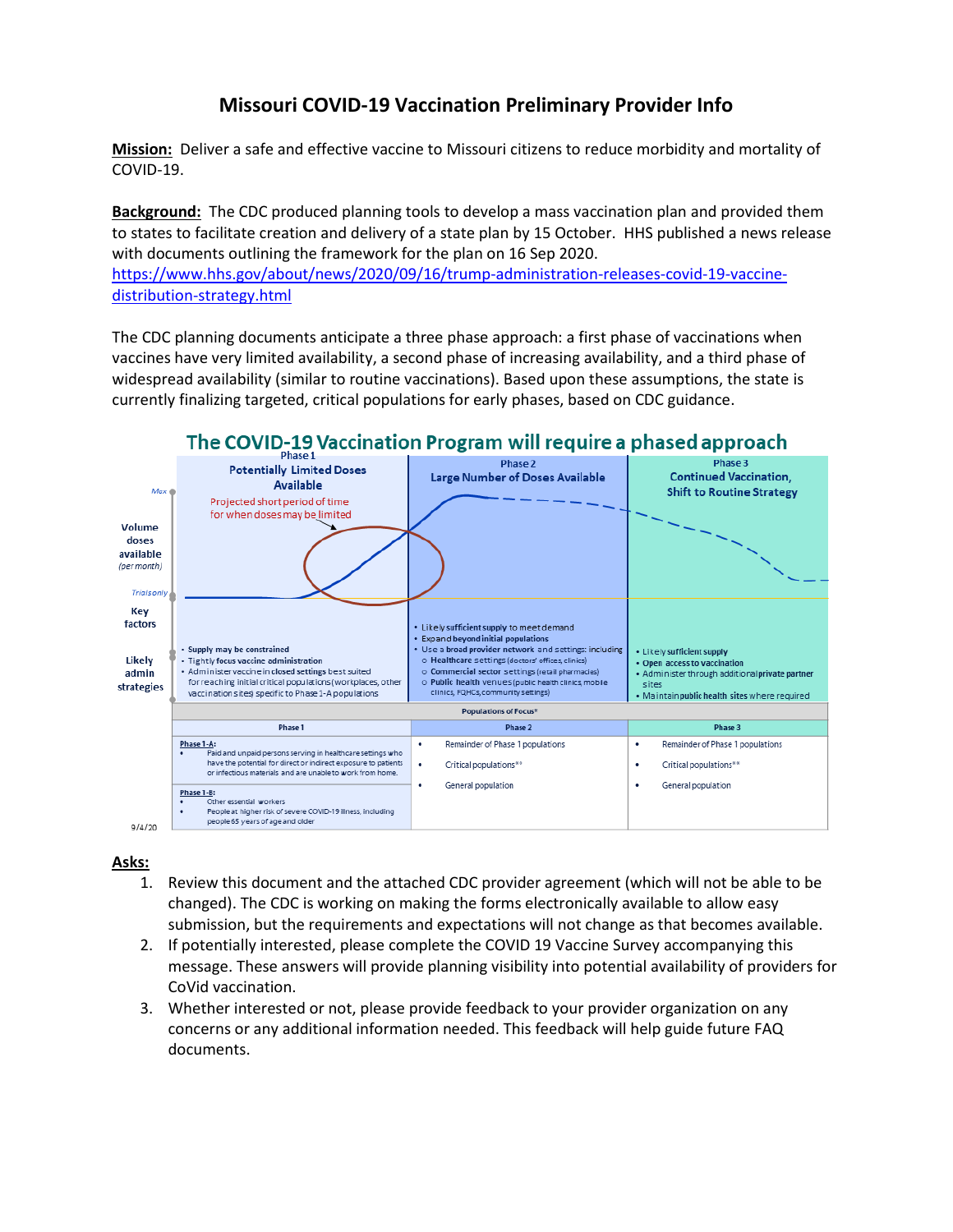- 1. **Can a system, or group, sign up to participate en masse?** Yes. The provider agreement (Part A) may be signed by a group CMO/CFO on behalf of the entire group. However, each separate vaccination site (and the supervising physician of the vaccinations at that site) must complete a separate site survey and Part B enrollment.
- 2. **What legal liability exists from providing the CoVid Vaccination?** While you should consult counsel for your unique situations, the CoVid vaccination has been determined to be a medical counter-measure under the PREP Act, providing immunity from liability for delivery of the immunizations. Likewise, any patients affected will NOT be covered under the Vaccine Injury Compensation Fund, but will be managed under a separate federal program.
- 3. **Is there reimbursement for vaccine administration?** Yes. Providers are allowed to charge an administration fee in the range of \$10-15. Medicaid, Medicare, and private insurers may cover these immunizations at no cost to the patient. Providers may NOT charge for the COVID-19 Vaccine itself, or any ancillary supplies provided by the federal government. HRSA is currently establishing a program to provide reimbursement to providers for unreimbursed vaccine administration.
- 4. **Can vaccine be withheld from someone who does not have the ability to pay?** No. As part of the provider agreement vaccine should be provided without regard to ability to pay. This is designed to be provided at no cost to the patient.
- 5. **Can Paramedics, Nursing students, Medical students, Pharmacy students and Paramedic students administer the vaccine?** Yes with appropriate supervision that is in accordance with the school's curriculum with oversight by a prescribing provider enrolled on Part B of the provider agreement. For paramedic students the be able to provide vaccinations would require a clinical contract between the school and the agency administering the vaccinations. The school should provide the training, with the school's medical director approving the training module. The agency administering the vaccination would then provide preceptor oversight. Any EMS agency who would like to provide vaccines, but does not do so currently, would have to have their medical director write a policy an protocol, as well as provide the education, training, and quality improvement policy for them to do so.
- 6. **Will there be training on how to administer the vaccine?** Yes. CDC is currently in the process developing the training that will be disseminated and available at the Missouri COVID Vaccine website (web address here).
- 7. **Is it required to document the administration of the vaccine in an Immunization Information System (IIS)?** Yes. Within 24 hours it is required to have the information placed into the IIS. Missouri will utilize VAMS for phase 1 and ShowMeVax for phases 2 and 3. ShowMeVax is Missouri's Immunization Information System. VAMS does not have the capability to accommodate mass vaccination for phases 2 and 3. Only providers

## **FAQ:**